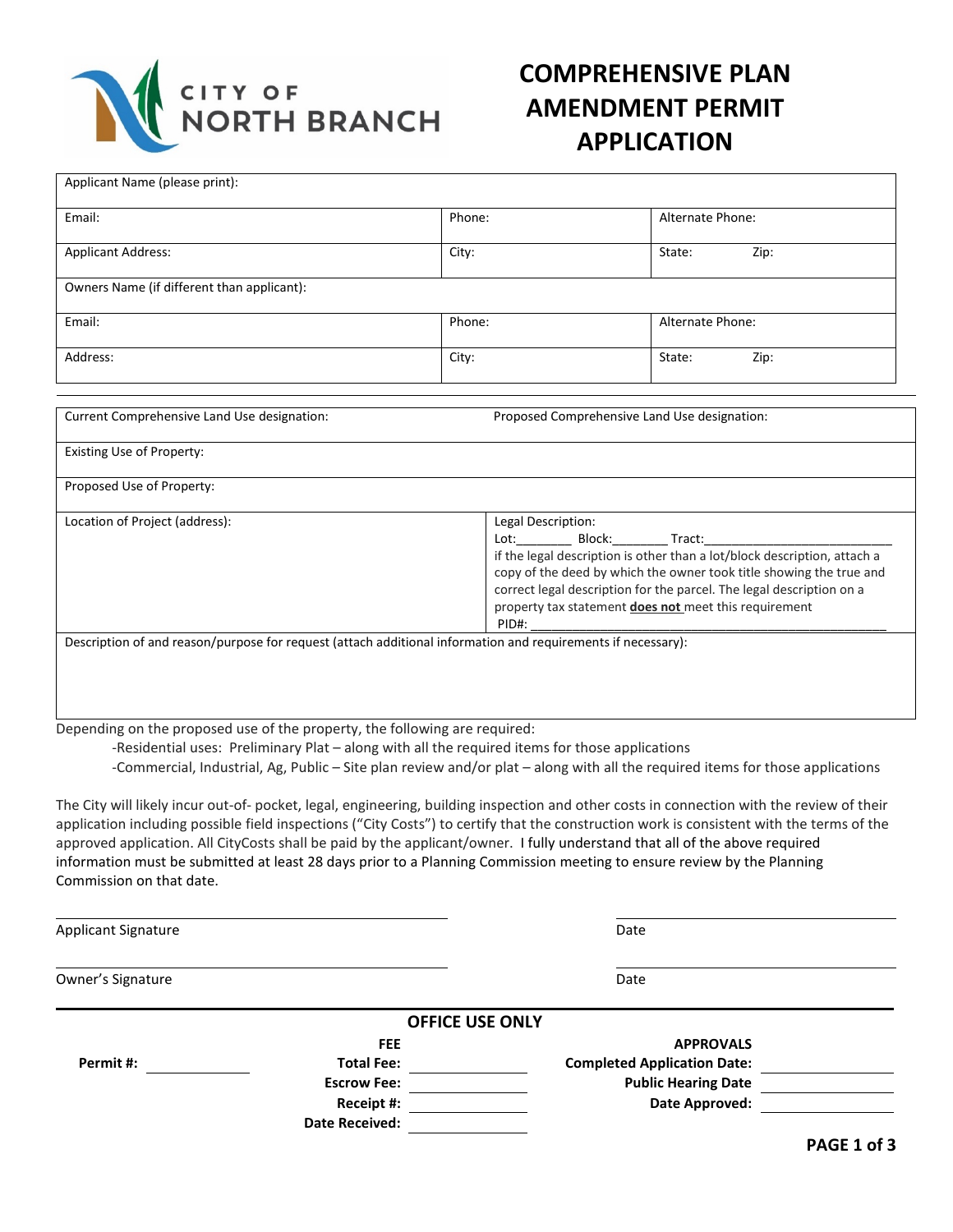# **COMPREHENSIVE PLAN AMENDMENT PERMIT APPLICATION CONTINUED**

### **AFFIRMATION OF SUFFICIENT INTEREST**

I hereby affirm that I am the fee title owner of the below described property or that I have written authorization from the owner to pursue the described action.

| Name of Applicant:                     |        |       |      |  |  |
|----------------------------------------|--------|-------|------|--|--|
| <b>Address of Applicant:</b>           |        |       |      |  |  |
| City:                                  | State: |       | Zip: |  |  |
| Street Address of Subject Property:    |        |       |      |  |  |
| Legal Description of Subject Property: |        |       |      |  |  |
|                                        |        |       |      |  |  |
| Signature:                             |        | Date: |      |  |  |

If you are not the fee owner, attach another copy of this form which has been completed by the fee owner or a copy of your authorization to pursue this action.

If a corporation is fee title holder, attach a copy of the resolution of the Board of Directors authorizing this action.

If a joint venture or partnership is the fee owner, attach a copy of agreement authorizing this action on behalf of the joint venture or partnership.

*This affirmation is not submitted in lieu of sufficient title evidence. You will be required to submit a title option, certificate of title, or title insurance policy showing your interest in the property prior to final action by the City Council.*